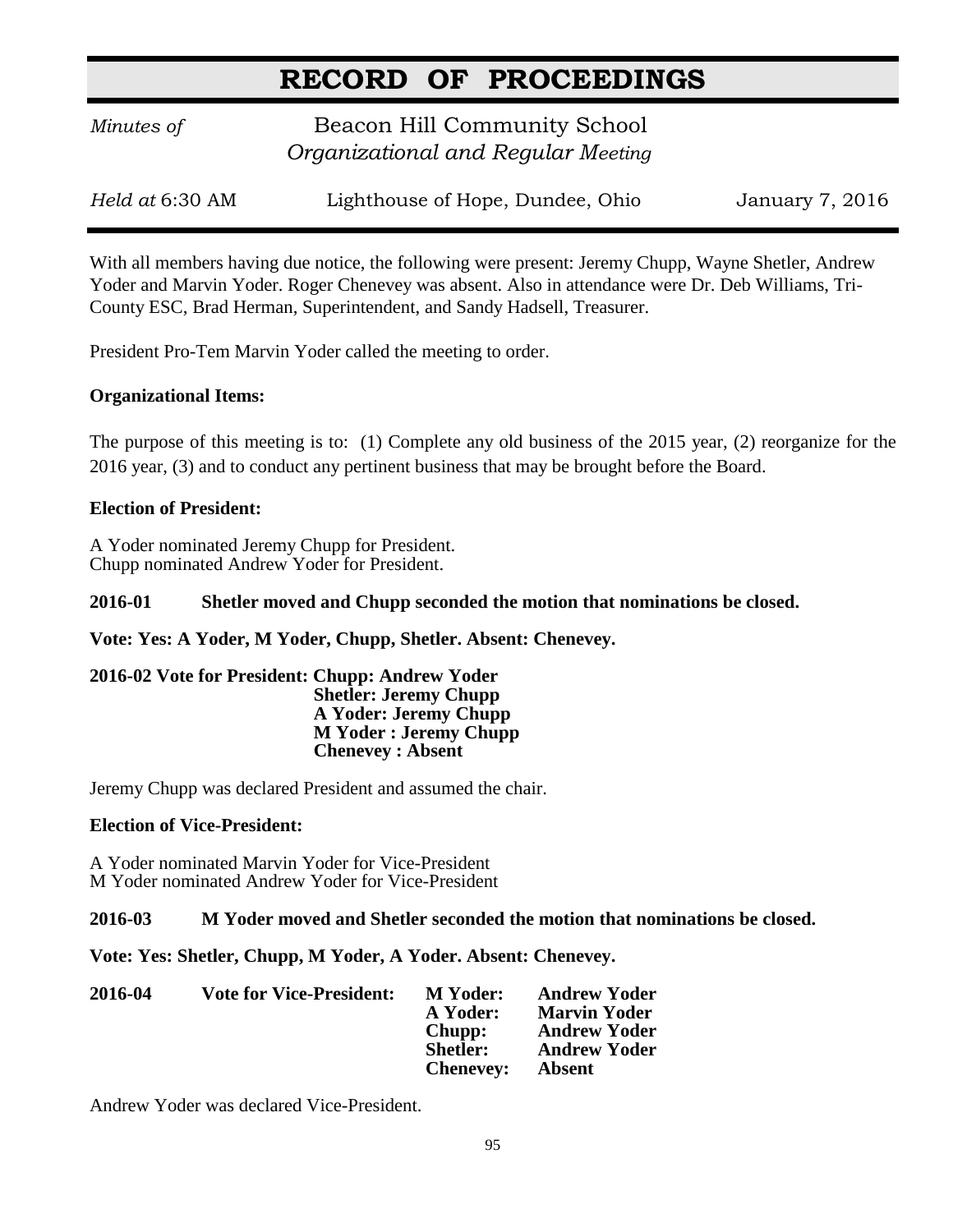*Minutes of* **Beacon Hill Community School**  *Organizational and Regular Meeting*

*Held at* 6:30 AM Lighthouse of Hope, Dundee, Ohio January 7, 2016

# **SETTING OF MEETING DATE(S) FOR 2016 – AS PRESCRIBED BY LAW**

Regular Meeting Date(s) for 2016:

**2016-05 A Yoder moved and Shetler seconded the motion to hold the Board of Education Meetings at Beacon Hill on the 2nd Thursday of each month at 7:00 AM.**

**Vote: Yes: Chupp, Shetler, A Yoder, M Yoder. Absent: Chenevey.**

## **BLANKET RESOLUTIONS**

#### **2016-06 A Yoder moved and M Yoder seconded the motion to approve the following items:**

The Treasurer recommends the adoption of the following resolutions for the expeditious transaction of the business of the Beacon Hill Community School Board of Education for calendar year 2016:

- *Section 1* Approval for the Treasurer to invest monies when available at the best interest rate.
- *Section 2* Approval for the Treasurer to advertise for routine bids as required by law.
- *Section 3* Approval for the Treasurer to pay bills within appropriations approved by the Board and to pay salaries, fixed charges and metered services.
- *Section 4* Approval for the Treasurer to transfer and advance monies among the accounts of any fund and between accounts of differing funds as authorized by law.
- *Section 5* Approval for the Treasurer to serve as the Public Records Officer and attend public records training as a designee on behalf of the Board of Education members.

#### **Vote: Yes: Shetler, A Yoder, M Yoder, Chupp. Absent: Chenevey.**

#### **2016-07 M Yoder moved and A Yoder seconded the motion to approve the following items:**

The Superintendent recommends the adoption of the following resolutions for the expeditious transaction of the business of the Beacon Hill Community School Board of Education for calendar year 2016:

*Section 1* Approval for the Superintendent of Schools to serve as purchasing agent.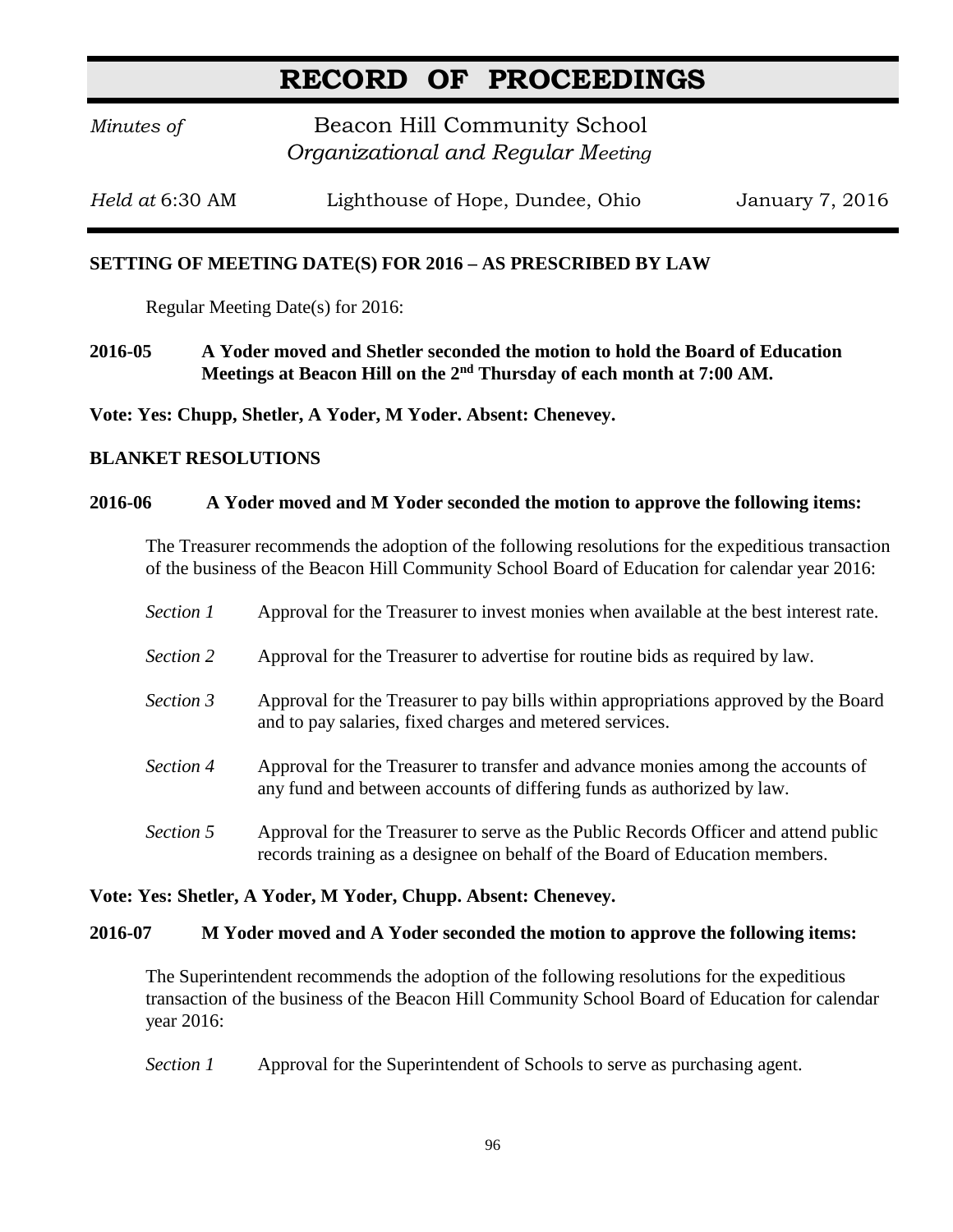*Minutes of* **Beacon Hill Community School**  *Organizational and Regular Meeting Held at* 6:30 AM Lighthouse of Hope, Dundee, Ohio January 7, 2016 *Section 2* Approval for the law firm Renwick, Welsh, and Burton LLP, to provide legal counsel as needed. *Section 3* Approval for the Superintendent of Schools to apply and participate in any federal or state project or program and to make application for such funds as are available from state, federal and other sources. *Section 4* Approval for the Superintendent to employ staff in accordance with Board approved salary schedules on a temporary basis pending the next Board meeting. *Section 5* Approval for the Superintendent to enter into agreements to implement student placements in accordance with federal and state statutes and their requirements for Student Individual Education Plans.

# **Vote: Yes: A Yoder, M Yoder, Chupp, Shetler. Absent: Chenevey.**

This concluded the Organizational Meeting

# **Regular January Meeting Agenda**

## **Treasurers Business:**

# **2016-08 M Yoder moved and A Yoder seconded the motion to approve the Treasurer's Business Items as presented:**

- 1. Approve the Minutes of the December 10, 2015 Emergency Meeting.
- 2. Approve the December Financial Reconciliation and Reports.
- 3. Approve the transfer of \$ 25,000 from General Fund (001) to School Wide Pool Fund (598).

## **Vote: Yes: M Yoder, Shetler, Chupp, A Yoder. Absent: Chenevey.**